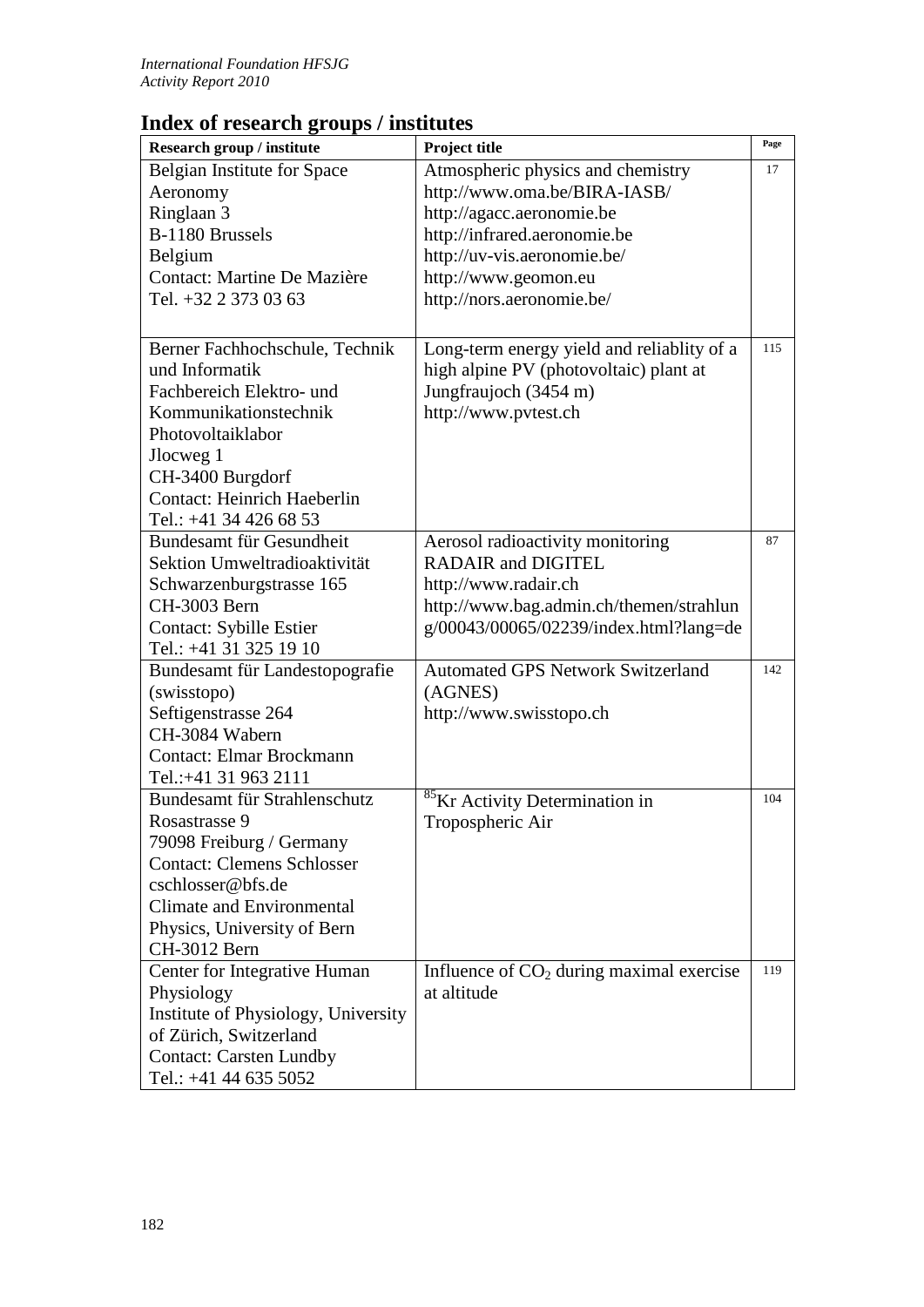| Research group / institute         | Project title                                            | Page |
|------------------------------------|----------------------------------------------------------|------|
| Centre for Isotope Research (CIO)  | Flask comparison on Jungfraujoch                         | 72   |
| Nijenborgh 4                       |                                                          |      |
| 9747 AG Groningen                  |                                                          |      |
| The Netherlands                    |                                                          |      |
| Contact: Harro Meijer              |                                                          |      |
| Tel.: +31 50 363 4760              |                                                          |      |
| Departement für                    | Single particle analysis of aerosols from                | 40   |
| Geowissenschaften                  | Saharan dust events                                      |      |
| Universität Fribourg               | www.unifr.ch/geology                                     |      |
| Chemin du Musée 6                  |                                                          |      |
| CH-1700 Fribourg                   |                                                          |      |
| <b>Contact: Mario Meier</b>        |                                                          |      |
| Tel.: +41 26 300 8933              |                                                          |      |
| Department of Geography            | Permasense                                               | 129  |
| University of Zurich               | www.geo.uzh.ch                                           |      |
| Winterthurerstr. 190               | www.permasense.ch/research/geoscience/                   |      |
| CH-8057 Zurich, Switzerland        | rock-damage.html                                         |      |
| <b>Contact: Stephan Gruber</b>     |                                                          |      |
| Tel.: 41 44 635 51 46              |                                                          |      |
| Department of Geography            | Permos                                                   | 132  |
| University of Zurich               | www.geo.uzh.ch                                           |      |
| Winterthurerstr. 190               |                                                          |      |
| CH-8057 Zurich, Switzerland        |                                                          |      |
| <b>Contact: Stephan Gruber</b>     |                                                          |      |
| Tel.: +41 44 635 51 46             |                                                          |      |
| Department of Physics              | Test of a prototype for a new concept of                 | 100  |
| University of Rome La Sapienza     | an EAS detector                                          |      |
| P.za A. Moro 5                     | http://terminus.roma1.infn.it/new_site/tau               |      |
| 00198 Rome / Italy                 | wer/index.htm                                            |      |
| Contact: Maurizio Iori             |                                                          |      |
| Tel.: +39 06 4991 4422             |                                                          |      |
| Eawag                              | $B$ Be and $B$ <sup>10</sup> Be in monthly precipitation | 98   |
| Überlandstr. 133                   | http://www.eawag.ch/organisation/abteilu                 |      |
| CH-8600 Dübendorf                  | ngen/surf/schwerpunkte/radio/index_EN                    |      |
| Contact: Jürg Beer                 |                                                          |      |
| Tel.: +41 44 823 51 11             |                                                          |      |
| Empa                               | <b>National Air Pollution Monitoring</b>                 | 49   |
| Laboratory for Air Pollution and   | Network (NABEL)                                          |      |
| <b>Environmental Technology</b>    | http://www.empa.ch/nabel                                 |      |
| Ueberlandstrasse 129               |                                                          |      |
| CH-8600 Dübendorf                  |                                                          |      |
| <b>Contact: Martin Steinbacher</b> |                                                          |      |
| Tel.: +41 44 823 4654              |                                                          |      |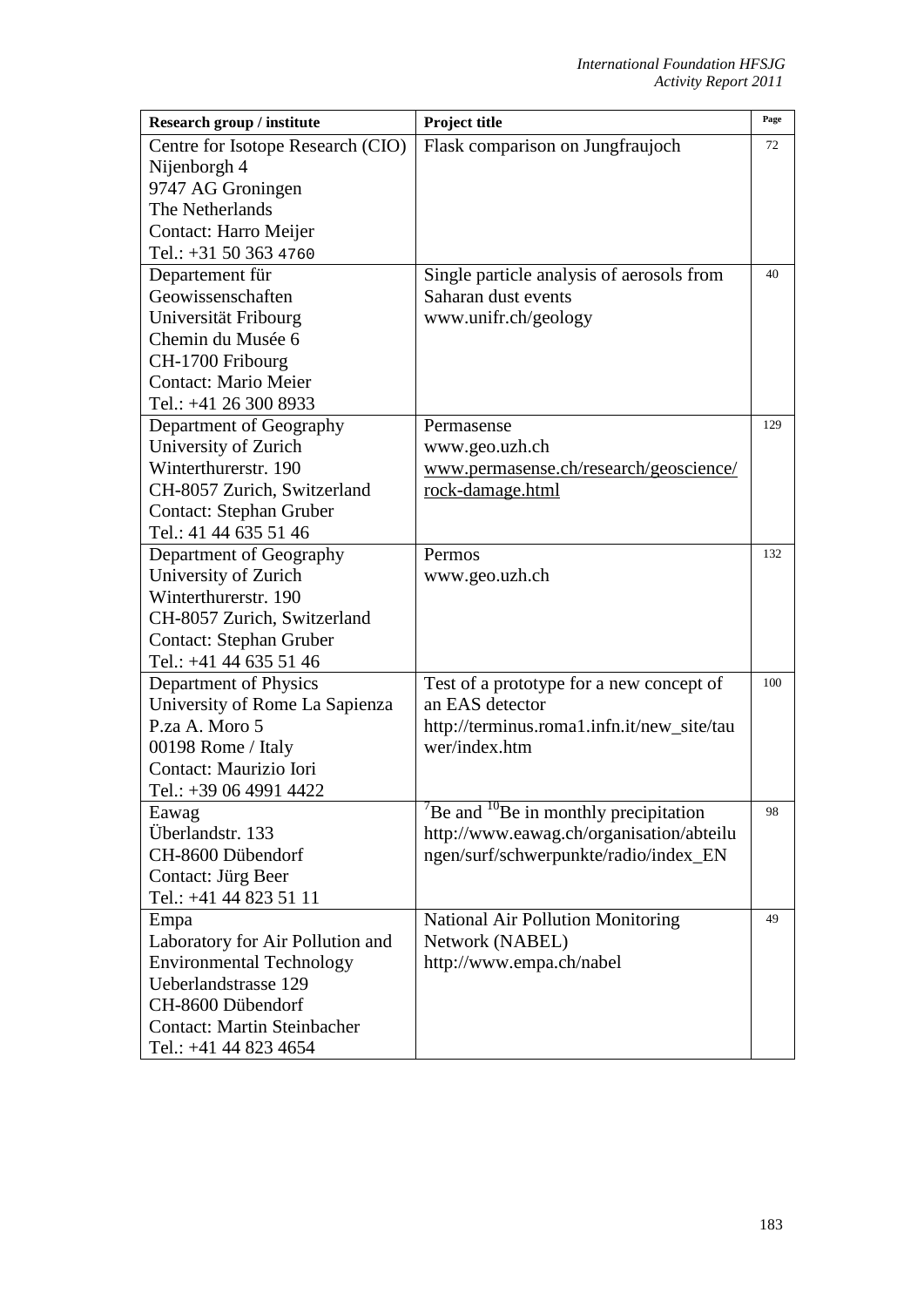| Research group / institute       | Project title                            | Page |
|----------------------------------|------------------------------------------|------|
| Empa                             | Halogenated Greenhouse Gases at          | 56   |
| Laboratory for Air Pollution and | Jungfraujoch                             |      |
| <b>Environmental Technology</b>  | http://www.empa.ch/climate_gases         |      |
| Ueberlandstrasse 129             |                                          |      |
| CH-8600 Dübendorf                |                                          |      |
| <b>Contact: Stefan Reimann</b>   |                                          |      |
| Tel.: +41 44 823 4638            |                                          |      |
| Empa                             | Continuous measurement of stable $CO2$   | 75   |
| Laboratory for Air Pollution and | isotopes at Jungfraujoch                 |      |
| <b>Environmental Technology</b>  | http://empa.ch/abt134                    |      |
| Ueberlandstrasse 129             |                                          |      |
| CH-8600 Dübendorf                |                                          |      |
| <b>Contact: Lukas Emmenegger</b> |                                          |      |
| Tel.: +41 44 823 4699            |                                          |      |
| ETH Zürich                       | Assessment of high altitude aerosol and  | 23   |
| Institute for Atmospheric and    | cloud characteristics                    |      |
| <b>Climate Science</b>           | http://www.iac.ethz.ch                   |      |
| Universitätsstrasse 16           |                                          |      |
| CH-8092 Zürich                   |                                          |      |
| Contact: Erika Kienast-Sjögren   |                                          |      |
| Tel: +41 44 633 40 63            |                                          |      |
| <b>ETH Zürich</b>                | Glaciological investigations on the      | 127  |
| Versuchsanstalt für Wasserbau,   | Grosser Aletschgletscher                 |      |
| Hydrologie und Glaziologie       | http://www.vaw.ethz.ch/divisions/gz      |      |
| (VAW)                            |                                          |      |
| Gloriastrasse 37/39              |                                          |      |
| CH-8092 Zürich                   |                                          |      |
| <b>Contact: Andreas Bauder</b>   |                                          |      |
| Tel.: +41 44 632 4112            |                                          |      |
| <b>ETH</b> Zürich                | The Polythermal Structure of             | 157  |
| Versuchsanstalt für Wasserbau,   | Gornergletscher (Valais)                 |      |
| Hydrologie und Glaziologie       | http://www.vaw.ethz.ch                   |      |
| (VAW)                            |                                          |      |
| Gloriastrasse 37/39              |                                          |      |
| CH-8092 Zürich                   |                                          |      |
| <b>Contact: Martin Funk</b>      |                                          |      |
| Tel.: +41 44 632 4132            |                                          |      |
| Federal Office of Meteorology    | Operation of a meteorological station at | 147  |
| and Climatology                  | high altitude in the Alps                |      |
| <b>MeteoSwiss</b>                | http://www.meteoswiss.ch                 |      |
| <b>Measuring Technology</b>      |                                          |      |
| Ch. de l'Aérologie               |                                          |      |
| CH-1530 Payerne                  |                                          |      |
| Contact: Christian Félix         |                                          |      |
| Tel.: +41 26 662 6226            |                                          |      |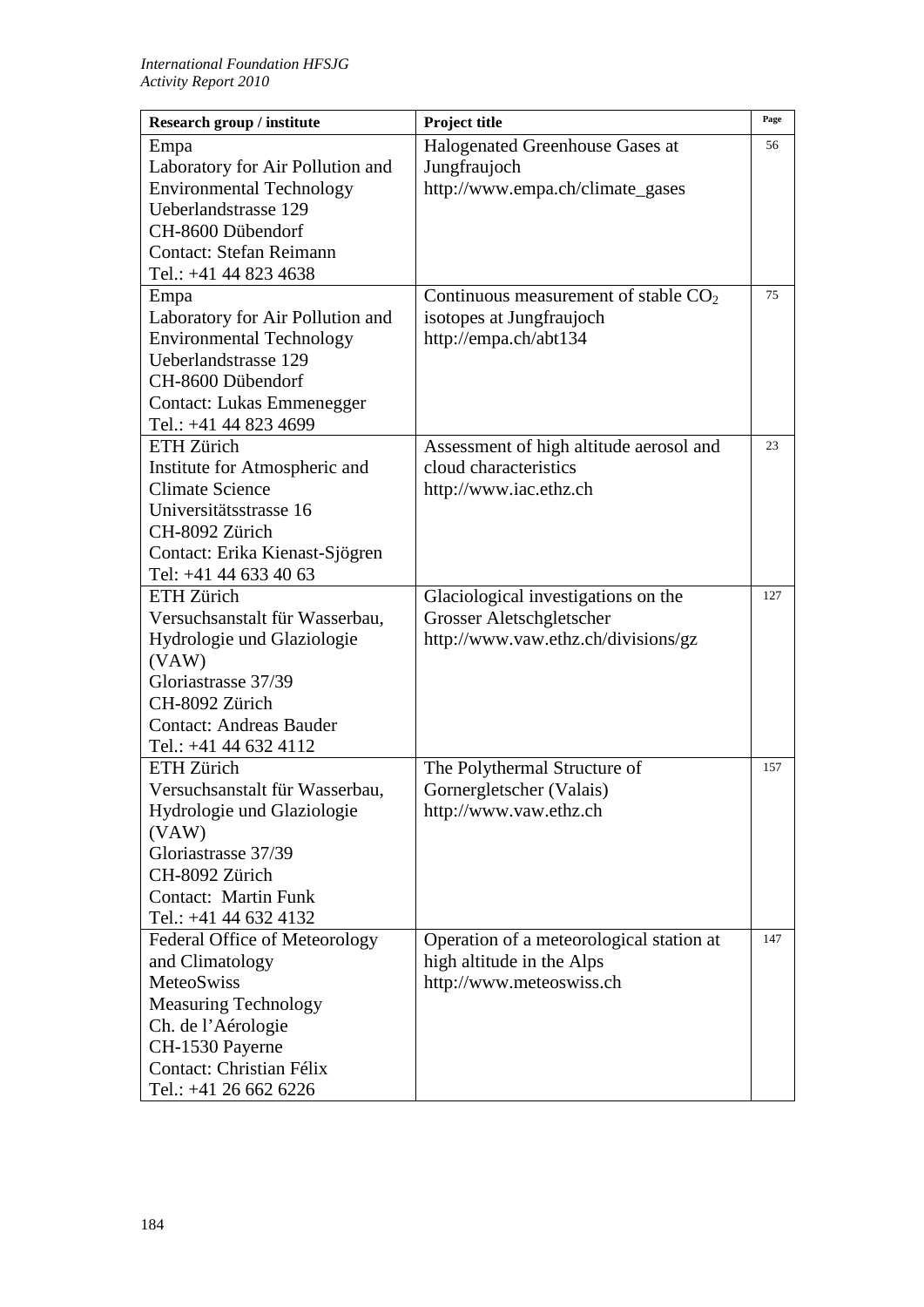| Research group / institute        | Project title                              | Page |
|-----------------------------------|--------------------------------------------|------|
| Institut d'Astrophysique et de    | High resolution, solar infrared Fourier    | 5    |
| Géophysique - Université de       | Transform spectrometry. Application to     |      |
| Liège                             | the study of the Earth atmosphere          |      |
| allée du VI août, 17 - Bâtiment   | http://girpas.astro.ulg.ac.be/             |      |
| B5a                               |                                            |      |
| B-4000 Sart Tilman (Liège,        |                                            |      |
| Belgique)                         |                                            |      |
| <b>Contact: Christian Servais</b> |                                            |      |
| Tel. +32 4 366 9784               |                                            |      |
| Institut für                      | Biological ice nucleators at tropospheric  | 123  |
| Umweltgeowissenschaften           | cloud height                               |      |
| Universität Basel                 | http://pages.unibas.ch/environment/        |      |
| Bernoullistrasse 30               |                                            |      |
| CH-4056 Basel                     |                                            |      |
| <b>Contact: Franz Conen</b>       |                                            |      |
| Tel.: +41 61 267 0481             |                                            |      |
| Institut für                      | Defining a criterion for free tropospheric | 108  |
| Umweltgeowissenschaften           | air at Jungfraujoch                        |      |
| Universität Basel                 | http://pages.unibas.ch/environment/        |      |
| Bernoullistrasse 30               |                                            |      |
| CH-4056 Basel                     |                                            |      |
| <b>Contact: Franz Conen</b>       |                                            |      |
| Tel.: +41 61 267 0481             |                                            |      |
| Institut für Umweltphysik         | Long-term observations of ${}^{14}CO_2$ at | 102  |
| Universität Heidelberg            | Jungfraujoch                               |      |
| Im Neuenheimer Feld 229           | http://www.iup.uni-                        |      |
| 69120 Heidelberg / Germany        | heidelberg.de/institut/forschung/groups/kk |      |
| Contact: Ingeborg Levin           |                                            |      |
| Tel.: +49 6221 546330             |                                            |      |
| Institute for Atmospheric and     | Field measurements of atmospheric ice      | 38   |
| <b>Climate Science</b>            | nuclei and properties of mixed phase       |      |
| ETH Zurich                        | clouds                                     |      |
| Universitätsstrasse 16, CHN       | http://www.iac.ethz.ch/                    |      |
| O16.3                             |                                            |      |
| CH-8092 Zürich                    |                                            |      |
| <b>Contact: Olaf Stetzer</b>      |                                            |      |
| Tel.: +41 44 633 6161             |                                            |      |
| Institute for Chemical and        | Background air monitoring of mercury at    | 83   |
| Bioingeneering                    | the High Altitude Research Station         |      |
| <b>ETH</b> Zurich                 | Jungfraujoch                               |      |
| Wolfgang-Pauli-Strasse 10         | http://www.sust-                           |      |
| CH-8093 Zürich                    | chem.ethz.ch/people/current_members/bo     |      |
| <b>Contact: Christian Bogdal</b>  | gdalC                                      |      |
| Tel.: +41 44 632 5951             |                                            |      |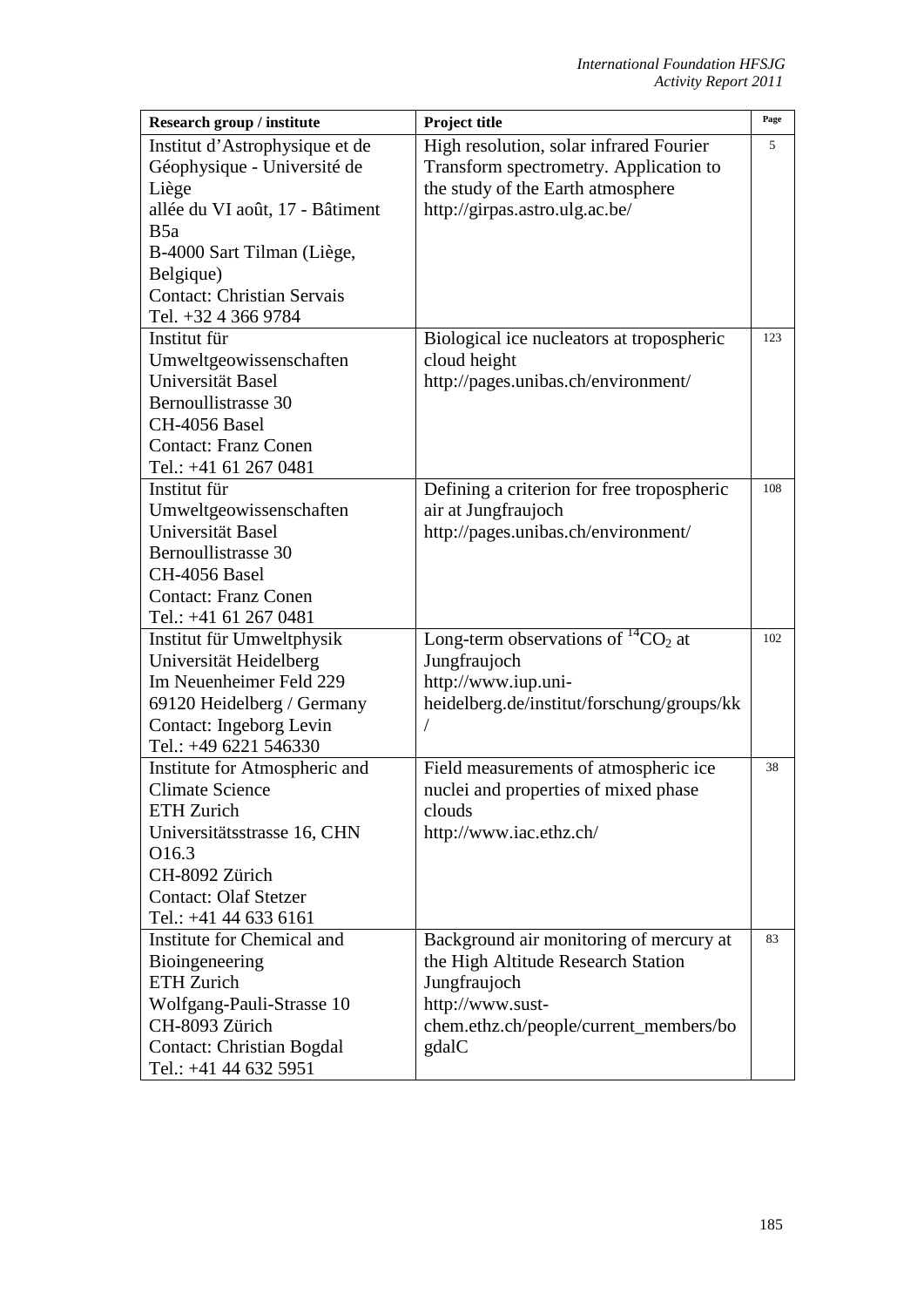| Research group / institute          | Project title                              | Page |
|-------------------------------------|--------------------------------------------|------|
| Institute for Chemical and          | Quantitative characterization of the       | 125  |
| Bioingeneering                      | impact of environmental factors on the     |      |
| <b>ETH Zurich</b>                   | performance of passive air samplers for    |      |
| Wolfgang-Pauli-Strasse 10           | semi-volatile organic compounds            |      |
| CH-8093 Zürich                      | http://www.sust-                           |      |
| <b>Contact: Christian Bogdal</b>    | chem.ethz.ch/people/current_members/bo     |      |
| Tel.: +41 44 632 5951               | gdalC                                      |      |
| <b>Institute of Veterinary</b>      | Transport and survival of desert soil- and | 85   |
| Bacteriology                        | rock surface inhabiting micro-organisms    |      |
| Universität Bern                    | in atmospheric mineral dust                |      |
| Laenggass-Str. 122                  | www.vetmed.unibe.ch/vbi                    |      |
| CH-3001 Bern, Switzerland           |                                            |      |
| <b>Contact: Joachim Frey</b>        |                                            |      |
| Tel. +41 31 631 2414 (2430)         |                                            |      |
| and                                 |                                            |      |
| <b>Faculty of Geosciences</b>       |                                            |      |
| Free University of Berlin           |                                            |      |
| Malteserstrasse 74-100              |                                            |      |
| 12249 Berlin, Germany               |                                            |      |
| Contact: Anna Gorbushina            |                                            |      |
| Tel. +49 30 8104 1400 (1409)        |                                            |      |
| Laboratory of Atmospheric           | The Global Atmosphere Watch Aerosol        | 27   |
| Chemistry                           | Program at the Jungfraujoch                |      |
| Paul Scherrer Institut (PSI)        | http://www.psi.ch/gaw                      |      |
| CH-5232 Villigen                    | http://www.psi.ch/lac                      |      |
| Switzerland                         | http://aerosolforschung.web.psi.ch         |      |
| <b>Contact: Ernest Weingartner</b>  |                                            |      |
| Tel. +41 56 310 2405                |                                            |      |
| Max Planck Institut für             | Flask comparison on Jungfraujoch           | 68   |
| Biogeochemie                        | http://www.bgc-jena.mpg.de                 |      |
| Hans Knöll Str. 10                  |                                            |      |
| 07745 Jena / Germany                |                                            |      |
| Contact: Willi A. Brand             |                                            |      |
| Tel.: +49 3641 576400               |                                            |      |
| MeteoSchweiz                        | The weather in 2011: Report for the        | 149  |
| Krähbühlstrasse 58                  | <b>International Foundation HFSJG</b>      |      |
| CH-8044 Zürich                      | http://www.meteoschweiz.ch                 |      |
| <b>Contact: Stephan Bader</b>       |                                            |      |
| Tel. +41 44 256 91 11               |                                            |      |
| Office fédéral de météorologie et   | Global Atmosphere Watch Radiation          | 46   |
| de climatologie MétéoSuisse         | <b>Measurements</b>                        |      |
| Station Aérologique                 | http://www.meteoswiss.ch/web/en/climate    |      |
| ch. de l'Aérologie                  | /climate_international/gaw-                |      |
| CH-1530 Payerne                     | ch/radiation.html                          |      |
| <b>Contact: Laurent Vuilleumier</b> |                                            |      |
| Tel.: +41 26 662 6306               |                                            |      |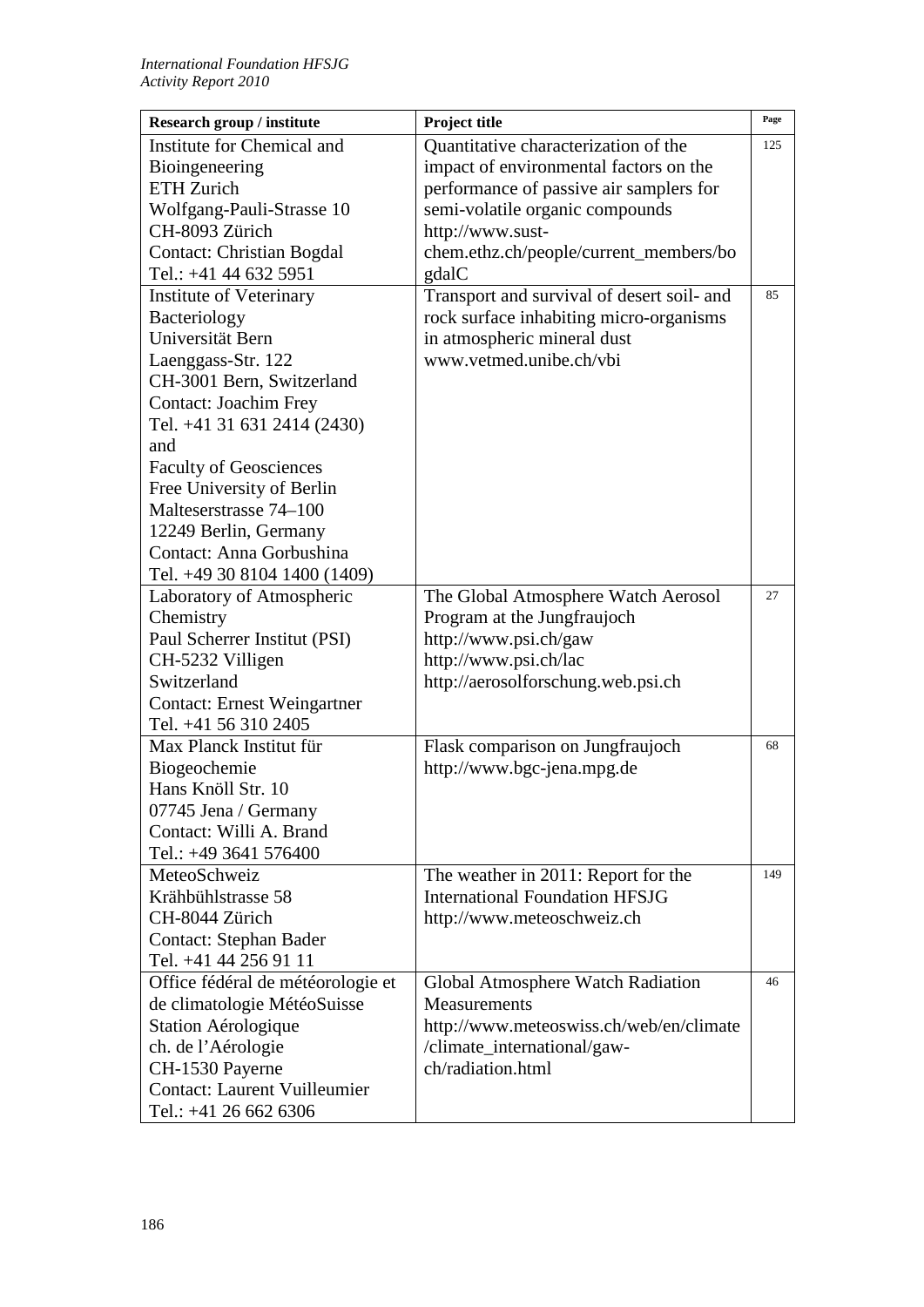| <b>Research group / institute</b>   | Project title                               | Page |
|-------------------------------------|---------------------------------------------|------|
| Physikalisches Institut             | High precision carbon dioxide and oxygen    | 62   |
| Universität Bern                    | measurements                                |      |
| Sidlerstrasse 5                     | http://www.climate.unibe.ch/?L1=people      |      |
| CH-3012 Bern                        | &L2=personal&L3=leuenberger                 |      |
| <b>Contact: Markus Leuenberger</b>  |                                             |      |
| Tel.: +41 31 631 44 70              |                                             |      |
| Physikalisches Institut             | Water isotope measurements with a           | 79   |
| Universität Bern                    | <b>PICARRO Laser instrument</b>             |      |
| Sidlerstrasse 5                     | http://www.climate.unibe.ch/?L1=people      |      |
| CH-3012 Bern                        | $&L2 = personal \&L3 = leuenberger$         |      |
| <b>Contact: Markus Leuenberger</b>  |                                             |      |
| Tel.: +41 31 631 44 70              |                                             |      |
| Physikalisches Institut             | Neutron monitors - Study of solar and       | 94   |
| Universität Bern                    | galactic cosmic rays                        |      |
| Sidlerstrasse 5                     | http://cosray.unibe.ch/                     |      |
| CH-3012 Bern                        |                                             |      |
| Contact: Rolf Bütikofer             |                                             |      |
| Tel.: +41 31 631 4058               |                                             |      |
| Physikalisches Institut             | <b>SONTEL - Solar Neutron Telescope for</b> | 160  |
| Universität Bern                    | the identification and the study of high-   |      |
| Sidlerstrasse 5                     | energy neutrons produced in energetic       |      |
| CH-3012 Bern                        | eruptions at the Sun                        |      |
| Contact: Rolf Bütikofer             | http://cosray.unibe.ch/                     |      |
| Tel.: +41 31 631 4058               |                                             |      |
| <b>PMOD/WRC</b>                     | Remote sensing of aerosol optical depth     | 44   |
| Dorfstrasse 33                      | http://www.pmodwrc.ch                       |      |
| CH-7260 Davos Dorf                  |                                             |      |
| Contact: Christoph Wehrli           |                                             |      |
| Tel.: +41 81 417 5137               |                                             |      |
| PMOD/WRC                            | Cloud Climatology and Surface Radiative     | 42   |
| Dorfstrasse 33                      | Forcing over Switzerland (CLASS)            |      |
| CH-7260 Davos Dorf                  | http://www.pmodwrc.ch                       |      |
| Contact: Julian Gröbner             |                                             |      |
| Tel.: +41 81 417 5157               |                                             |      |
| <b>Remote Sensing Research Unit</b> | APEX flight campaign: Retrieval of snow     | 136  |
| Institute of Geography, University  | properties from hyperspectral imaging       |      |
| of Bern                             | data                                        |      |
| Hallerstrasse 12                    | http://www.geography.unibe.ch/content/fo    |      |
| CH-3012 Bern                        | rschungsgruppen/fernerkundung/index_en      |      |
| Contact: Fabia Hüsler               | g.html                                      |      |
| Tel.: +41 31 631 8552               |                                             |      |
| Société Astronomique de Liège       | Observing the sky and describing the        | 139  |
| Avenue de Cointe 5                  | objects                                     |      |
| B-4000 Liège                        | http://www.societeastronomiquedeliege.b     |      |
| Contact : Lempereur Benoît          | e/                                          |      |
| Tel.: +32 474 24 07 65              |                                             |      |